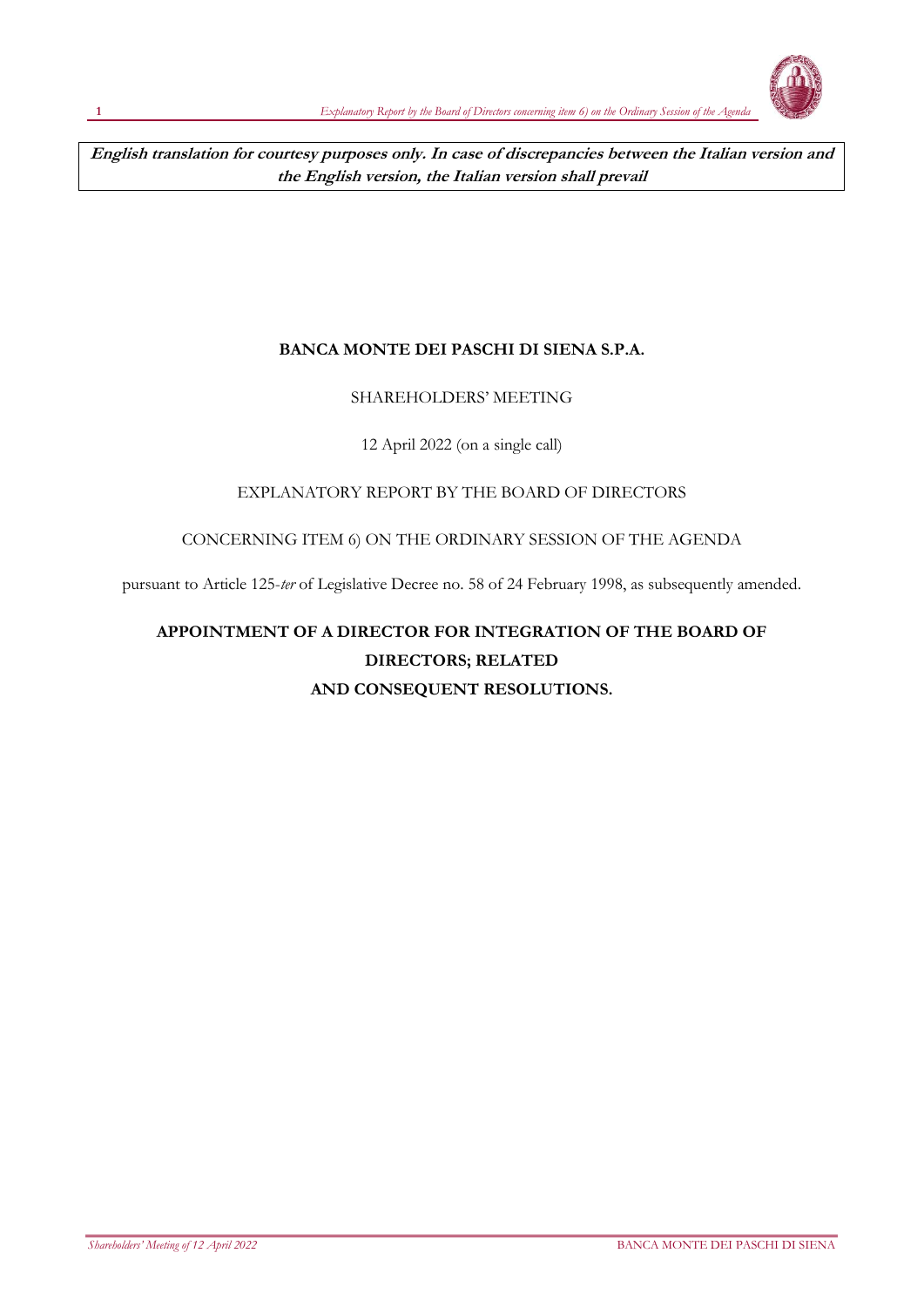

## **REPORT BY THE BOARD OF DIRECTORS PURSUANT TO ARTICLE 125-TER OF LEGISLATIVE DECREE NO. 58 OF 24 FEBRUARY 1998, AS SUBSEQUENTLY AMENDED.**

Dear Shareholders,

You have been called to this Shareholders' Meeting to resolve upon the following **item 6)** on the agenda of the Ordinary Session:

### **"Appointment of a Director for integration of the Board of Directors; related and consequent resolutions".**

It is recalled that on the occasion of the appointment of the Board of Directors in office, the Shareholders' Meeting of 18 May 2020 resolved, *inter alia*, to determine in 15 (fifteen) the number of the members of the Board of Directors. The discussion and the vote on this item 6) on the agenda, Ordinary Session, is subject to the previous item no. 4 on the agenda, Ordinary Session, since, in the event that the Shareholders' Meeting approves the revocation of the Director Mr. Guido Bastianini, it is necessary to provide for the integration of the Board of Directors, appointing a Director to reconstitute the number of 15 (fifteen) members, which was resolved by the Shareholders' Meeting of May 18, 2020.

Therefore, in case of approval of the previous item no. 4 on the agenda, Ordinary Session, You are invited to proceed with the integration of the Board of Directors of the Bank, in accordance with article 15, paragraphs 8 and 10 of the By-Laws, and thus pursuant to, and with the majorities required by the law, not being applicable in this case (election of a Director for integration of the Board of Directors), the list voting system set forth by the By-Laws and Legislative Decree no. 58/1998, as subsequently amended (hereinafter, "**Consolidated Law on**  Finance" or "TUF"), without prejudice to comply in any case with the necessary requirements established by the applicable legislation and the By-Laws with respect to the independence of directors and gender balance.

In this regard, please note that on 18 May 2020 the Shareholders' Meeting appointed the current Board of Directors for the financial years 2020-2021-2022, on the basis of the lists submitted by the shareholders, in compliance with the principle of the necessary representation of minorities, the minimum number of independent directors and the gender balance provided for by the applicable legislation. Following the co-optation resolved upon by the Board of Directors on 7 February 2022, 11 (eleven) Directors in office meet the independence requirements established by the applicable law and by the Corporate Governance Code, and 6 (six) Directors, equal to 40% of the members, belong to the female gender (less represented).

### Criteria set forth by the applicable law and the By-Laws with respect to independent directors and gender balance

Please note that, regardless of the approval of the proposed resolutions under items no. 4 and no. 5 on the agenda, Ordinary Session, taking into account the composition of the Board of Directors in office as represented above in terms of independent directors and gender balance, regardless of whether – under this item no. 6 – a male or a female director is appointed by the Shareholders' Meeting and he/she is in possession or not of the independence requirements, the minimum requirements provided for by the law and the By-Laws will continue to be complied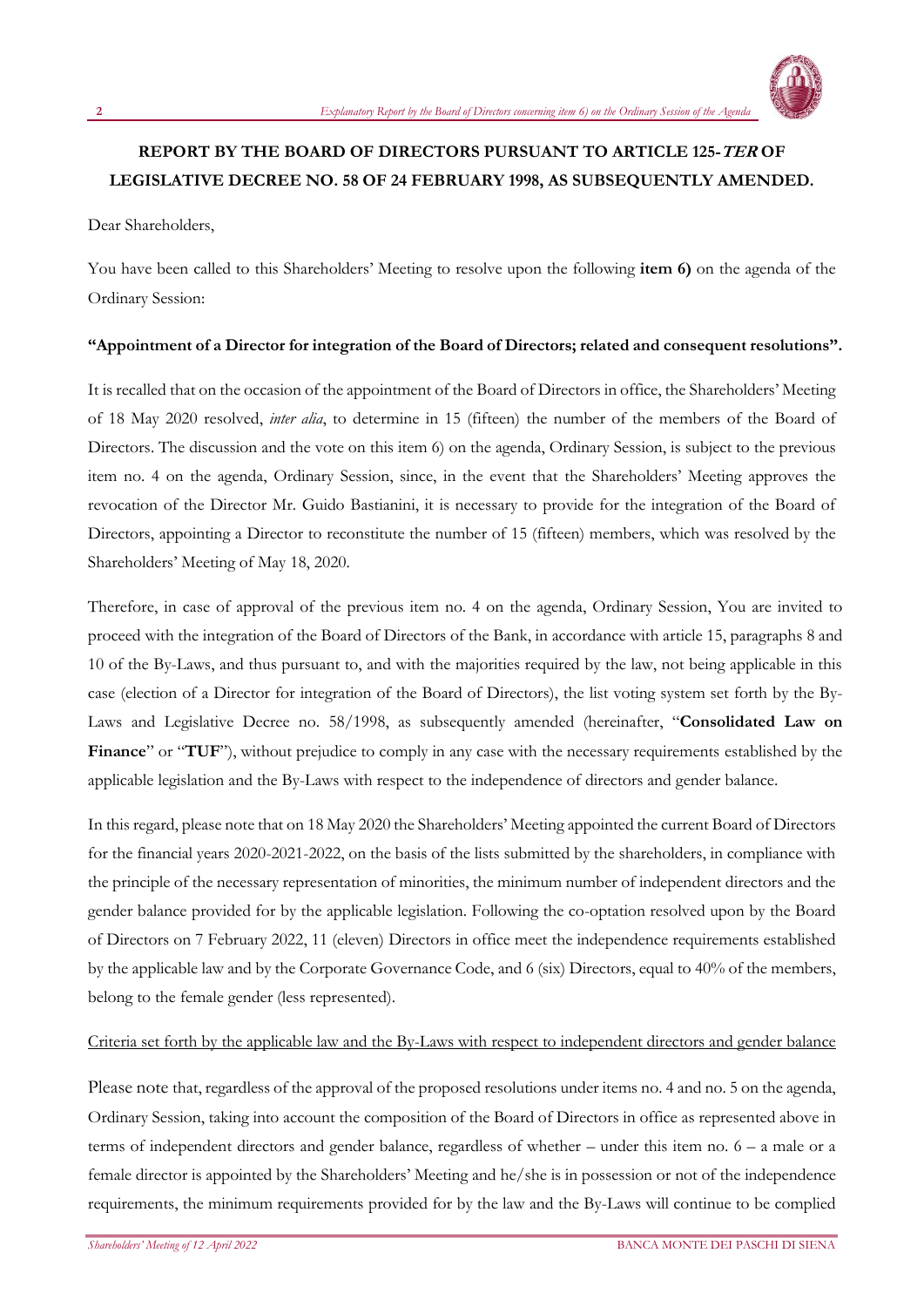

with, as regards: *i*) the number of independent directors (at least 1/3, and therefore at least 5, considering that no. 11 independent Directors are already in office) and *ii)* the gender quotas (at least 2/5, and therefore at least 6 members of the less represented gender, considering that are already in office no 6) female Directors (the less represented gender).

### Appointment process

The appointment process is in accordance with: *i)* Legislative Decree no. 385/1993, as subsequently amended (hereinafter, the "**Consolidated Law on Banking**" or "**TUB**") and the related implementing provisions contained in Ministerial Decree no. 169/2020, *ii)* the criteria provided for by the Bank of Italy Circular no. 285/2013, as subsequently amended - Part 1, Title IV, Chapter 1, Section IV, Paragraph 2.1., on the composition of the collective bodies, hereinafter the "**Supervisory Provisions**" (*Disposizioni di Vigilanza*) - and *iii)* the Directive no. 2013/36/EU, as subsequently amended (hereinafter, the "**CRD Directive**").

With regard to the prior identification by the Board of Directors (with the support of the Appointment Committee) of its qualitative and quantitative composition deemed optimal, identifying and motivating the theoretical profile (including the professional characteristics) of the candidates considered appropriate for such purposes, please note that the guidelines formulated by the outgoing Board of Directors, concerning the size and composition of the Board of Directors and the required managerial and professional figures (which was published on the occasion of the Shareholders' Meeting of 18 May 2020 and referred to also for the appointment of a Director following cooptation under the previous item 5 on the agenda, Ordinary Session) are to be considered valid and applicable (hereinafter the "**Guidelines of the Board of Directors**" or "**Guidelines**"). The Guidelines of the Board of Directors are available on the Bank's website together with the documents of this Shareholders' Meeting, as better represented in the following paragraph "Submission of candidatures".

### Suitability requirements

Directors must be suitable to carry out their office and meet the requirements provided for by the applicable legislation (in particular article 26 TUB and related implementing provisions - including Ministerial Decree no. 169/2020 - and the Corporate Governance Code).

In this regard, it is recalled that the Decree of the Ministry of Economy and Finance no. 169 of 23 November 2020 ("*Regolamento in materia di requisiti e criteri di idoneità allo svolgimento dell'incarico degli esponenti aziendali delle banche […omissis]*" came into force on 30 December 2020. Said Decree regulates, *inter alia*, for the members of the board of directors, the requirements of good repute and the criteria of correctness (articles 3 and 4), the requirements of professionalism and the criteria of competence (articles 7 and 10), the requirements of independence (article 13) and independence of mind (article 15), the availability of time to carry out the offices (article 16) and the limits on the accumulation of offices (article 17).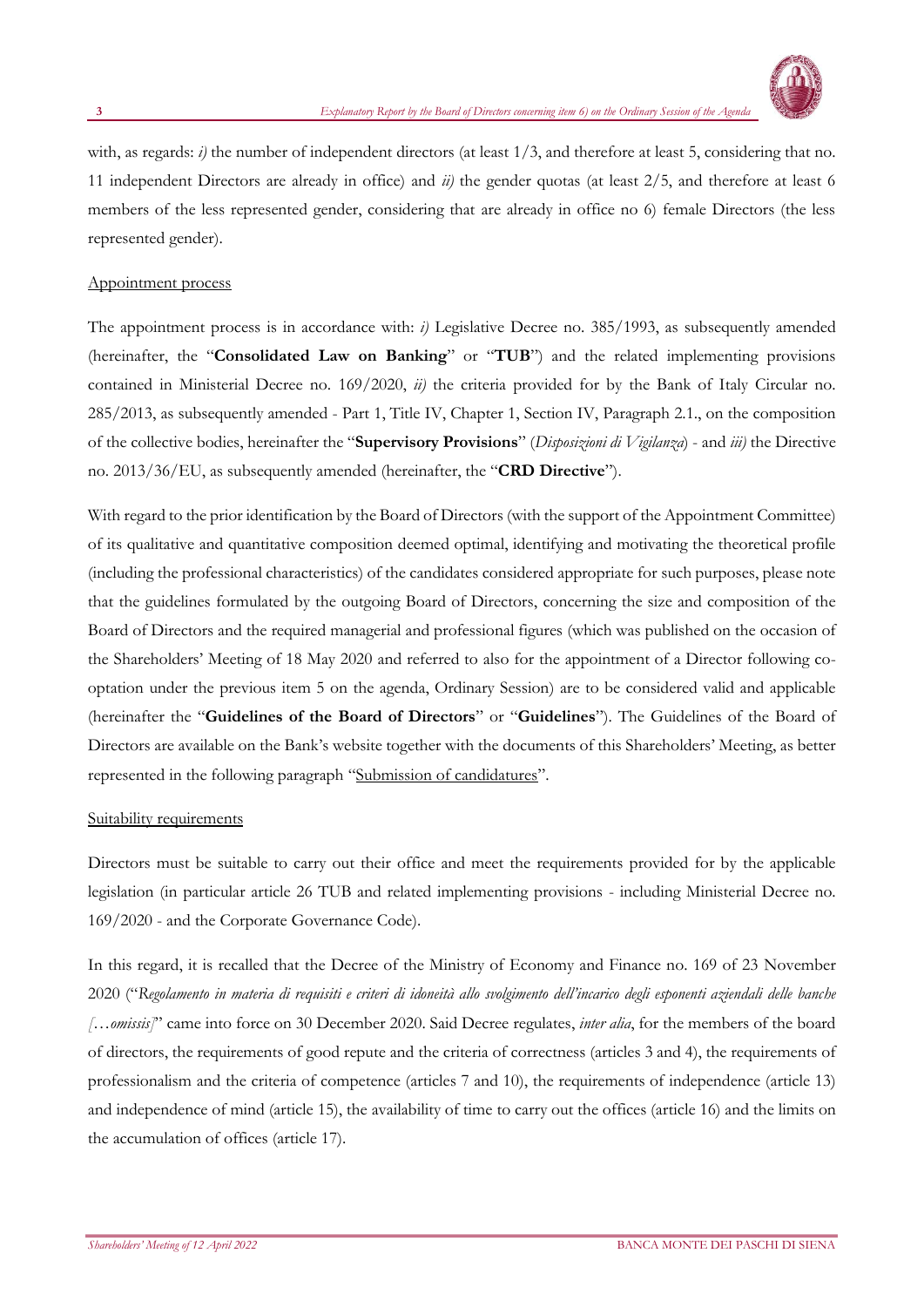

In the case at stake, since it is an appointment by the Shareholders' Meeting, the assessment of the requirements and suitability of the new member by the Board of Directors, as the competent body, will be carried out after the appointment itself, as provided for by the Supervisory regulations on the procedure for the assessment of the suitability of bank exponents issued by the Bank of Italy and in force since July 2021, without prejudice to the consequent assessment procedure by the Supervisory Authority pursuant to the applicable legislation.

### Submission of candidatures

Considering that, in compliance with the applicable legislation, including in particular article 106 of Decree Law no. 18/2020, converted with amendments by Law no. 27/2020, as extended by article 3 paragraph 1 of Decree Law no. 228/2021, converted with amendments by Law no. 15/2022, the participation in the Shareholders' Meeting is allowed exclusively through the Appointed Representative (as defined in the Notice of Call of the Shareholders' Meeting), to whom only voting instructions can be given, the Shareholders are invited to submit any candidates and resolution proposals for the integration of the Board well in advance, and in any case with the modalities and within the terms indicated in the Notice of Call of the Shareholders' Meeting for the individual proposals of the Shareholders, and therefore, with respect to this item 6) on the agenda, **by 1 April 2022**, sending them - together with certification attesting the ownership of the participation and a copy of a valid identification document (for natural persons) or documentation attesting the relevant powers (for legal persons) - by means of own certified electronic e-mail address to the following e-mail address *[bancamps.settoreaffarisocietari@postacert.gruppo.mps.it](mailto:bancamps.settoreaffarisocietari@postacert.gruppo.mps.it)* and, for information, to the e-mail address *[settore.societario@mps.it](file:///C:/mailto:settore.societario@mps.it)* .

The proposals containing the candidatures shall be sent together with the declaration of acceptance of the office by each candidate attesting, under his/her own responsibility: (i) the absence of ineligibility and incompatibility causes and material situations pursuant to article 36 of Decree Law no. 201/2011 (converted by Law no. 214/2011 "*Tutela della concorrenza e partecipazioni personali incrociate nei mercati del credito e finanziari"*), (ii) the existence of the requirements set forth by the applicable legal and regulatory provisions as well as by the By-Laws and (iii) a *curriculum vitae* (in Italian and English) containing detailed information on the professional qualifications and a list of any administration and control positions held in other companies. Candidates are also required to declare they do not hold the position of member of the board of directors, management board or supervisory board of competing banks, not belonging to the Monte dei Paschi di Siena Banking Group, which have a banking license issued by the supervisory authority and operate in the markets of bank funding or ordinary credit in Italy.

The candidatures proposals - subject to verification of their correctness and completeness with respect to the applicable legislation - will be published **by 1 April 2022** on the Bank's website, in order to allow those entitled to vote, to formulate their voting instructions in this regard and allow the Appointed Representative to collect any voting instructions also on said proposals.

Please note that each person entitled to vote may vote for only one proposal.